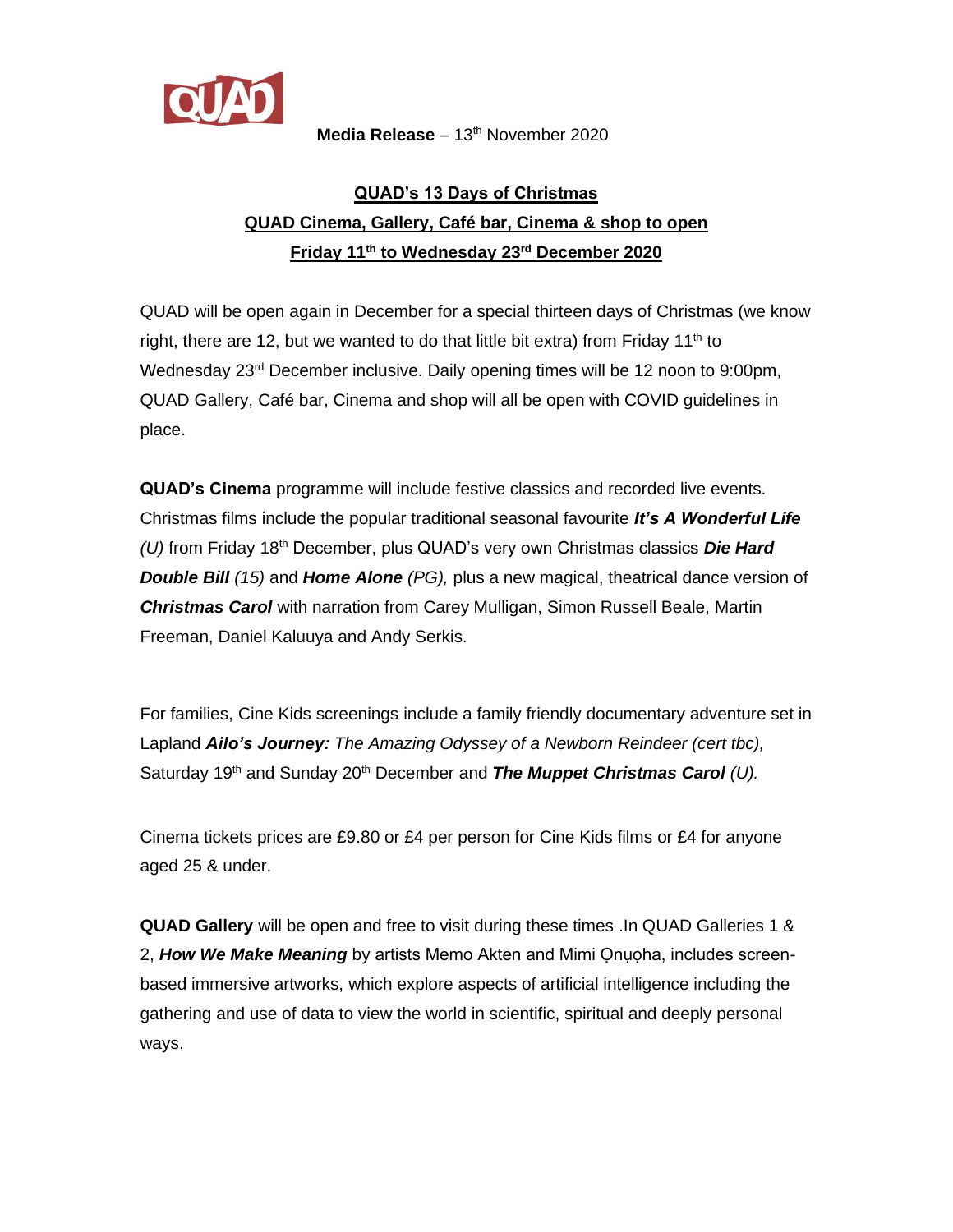

#### **Media Release** – 13<sup>th</sup> November 2020

**QUAD Café** will be serving a special seasonal hot drinks menu alongside other festive treats. Gingerbread and Salted Caramel Lattes will be on offer besides a range of Hot Chocolates, including those with an additional winter-warming measure of liquor; choose from Honeycomb, Minty White, Black Forest, Chocolate Orange or Rudolphs Ruin, priced from £3.95 or £5.95 for the alcoholic blends.

**The Shop** at QUAD has locally hand-crafted gifts and jewellery, photography, art and film books for all ages, creative crafts kits, quirky gifts for all the family and fun stocking fillers for under £5. New Christmas stock comes from popular designers, Simon Drew, Katie Abey, Susan Hill and the Smallprint Company, as well as cards and stationery made in England from Katie Leamon QUAD also sells gift vouchers for cinema tickets, Cine Suppers, QUAD Memberships or seat dedications which make great presents while raising vital funds for the venue.

QUAD's **Mainframe** community will also be offering a 'Make & Trade' Festive Market in Derby Market Place.

QUAD CEO, Adam Buss said *"QUAD is committed to doing all we can to ensure that Derby is a fun, festive and safe place this December, and w*e are once again pleased to be part of 'Festive Derby'."

*QUAD will be open in December on the provision of following the current government guidance and advice. Events may be subject to change so please visit the QUAD website for up the latest information.*

For more information on QUAD's Christmas offer please see: **<https://www.derbyquad.co.uk/about/news>**

### **ENDS Notes to Editors**